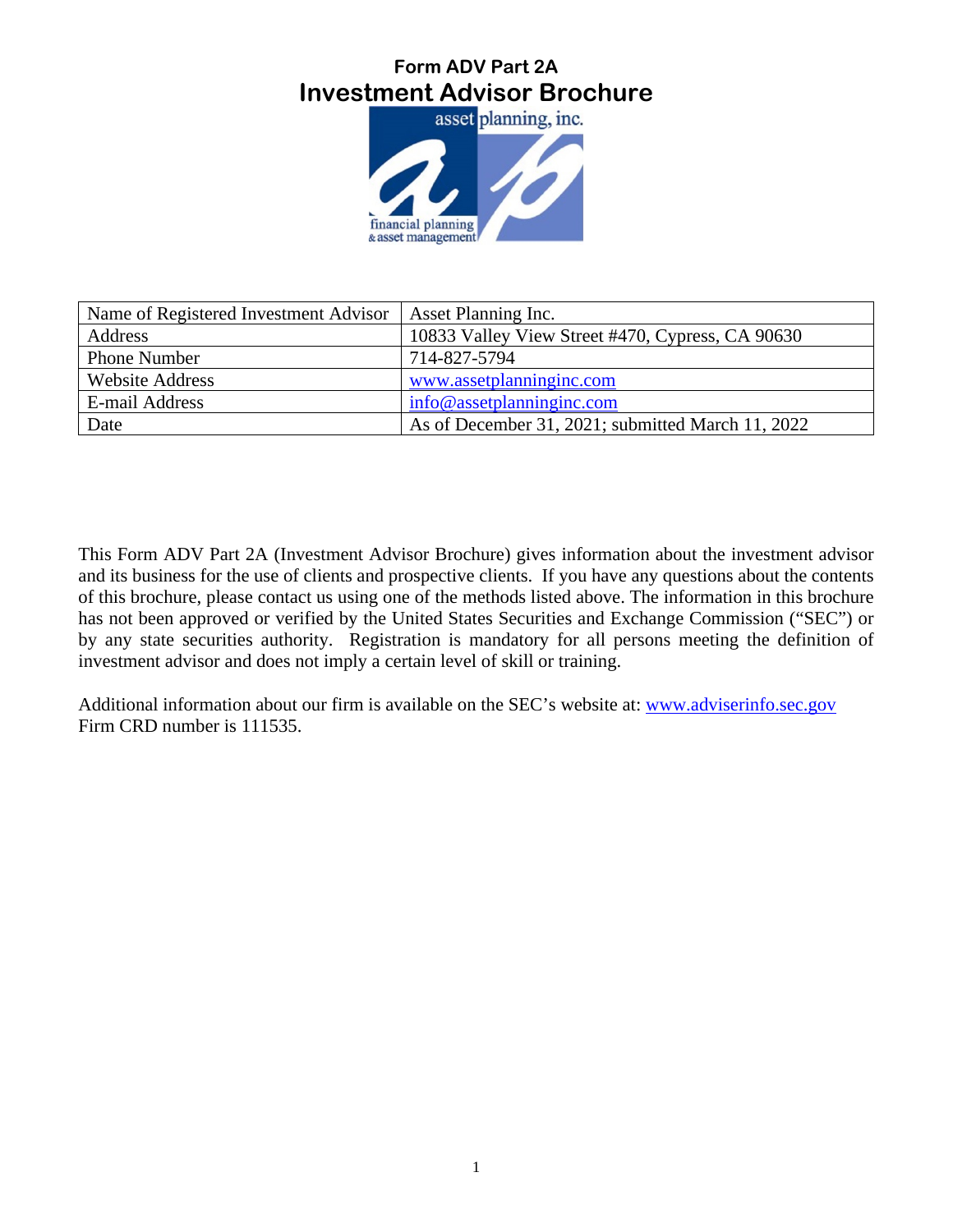<span id="page-1-0"></span>



## **Annual Update**

The purpose of this document is to discuss only material changes since the last annual update of Asset Planning, Inc. Investment Adviser Brochure. The date of the last annual update was December 31, 2020.

#### **Material Changes since the Last Update**

There have been no material changes since the last update

Within 120 days of our fiscal year end we will deliver our annual Summary of Material Changes if there have been material changes since the last annual updating amendment.

With this summary, we also hereby offer to deliver an updated Investment Advisor Brochure upon your request at any time during the year. You may obtain this information in one of two ways:

- Contact our firm: 714-827-5794 or email to: [carols@assetplanninginc.com](file://apidc/company/Compliance/carols@assetplanninginc.com)
- Online access at the Investor Adviser Public Disclosure website at: www.adviserinfo.sec.gov Firm CRD number is 111535.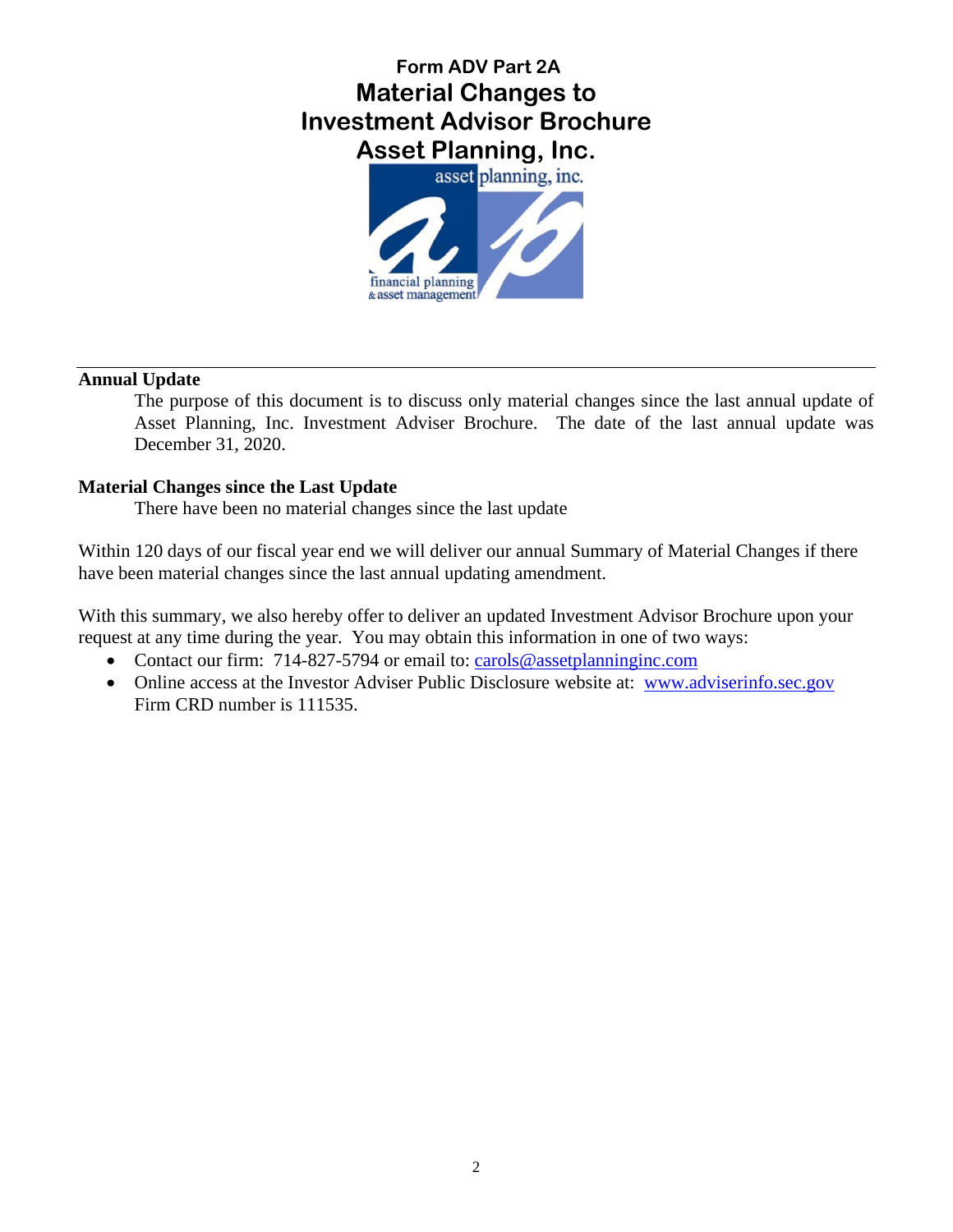# **Table of Contents**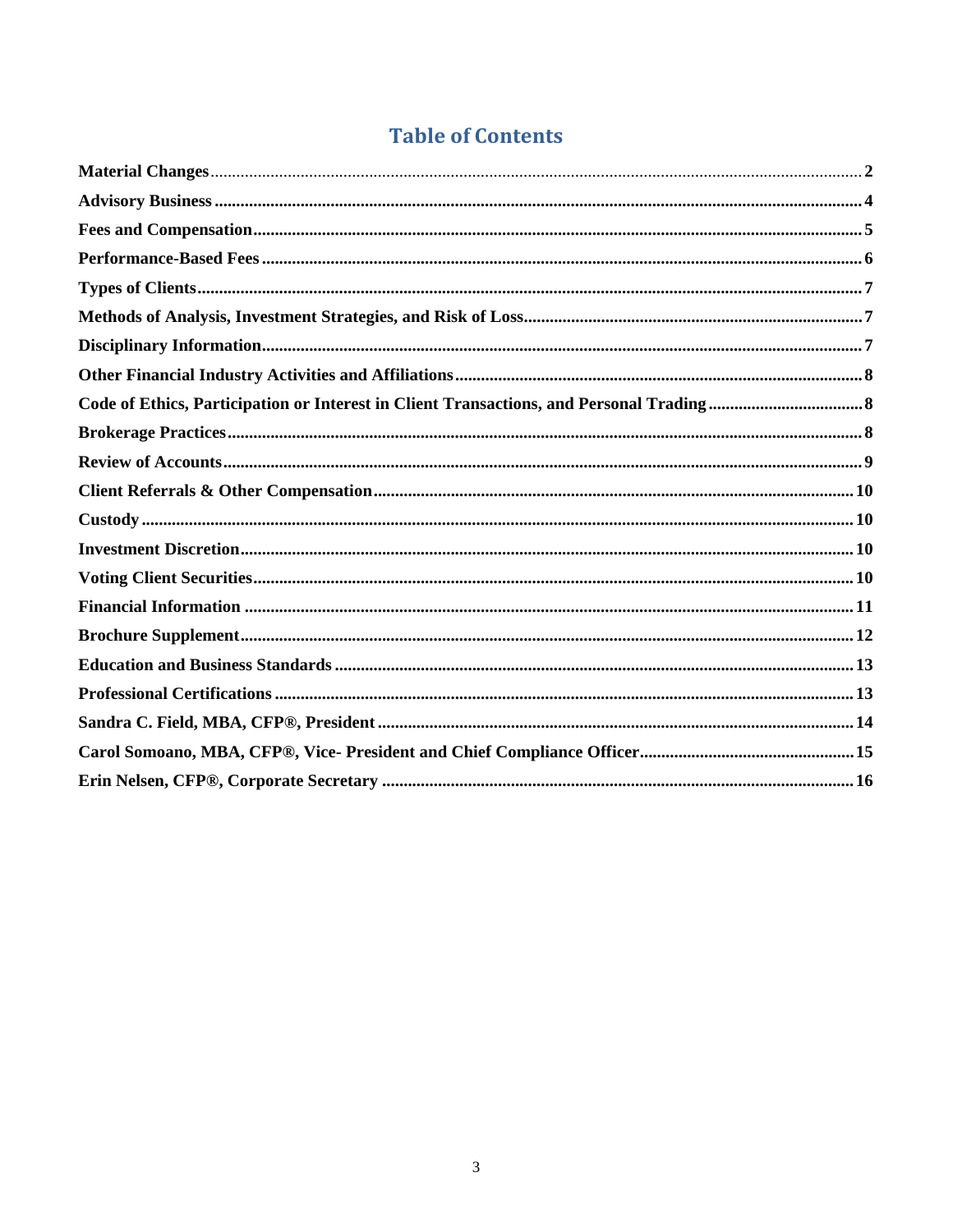# <span id="page-3-0"></span>**Advisory Business**

## **Firm Description**

Asset Planning Inc. was founded in 1998 by Sandra C. Field. The firm is federally registered with the SEC (Securities and Exchange Commission) as a Registered Investment Advisor.

Asset Planning Inc. provides personal financial planning and investment management to individuals, families, and their related entities, trusts and estates and family businesses. Asset Planning Inc. works with clients to define financial objectives and to develop strategies for reaching those objectives, some of which may include: identification of financial problems, cash flow and budget management, investment management, tax planning, risk exposure review, education funding, retirement planning, charitable goals, and/or other issues specific to the client.

The firm's compensation is solely from fees paid directly by clients. The firm does not receive commission based on the client's purchase of any financial product, including insurance. No commissions in any form are accepted. No referral fees are paid or accepted. No benefits are received from custodians based on client securities transactions.

Assets under the direct management of Asset Planning Inc. are held by independent custodians, including TD Ameritrade and Charles Schwab, in the client's name. Asset Planning, Inc. does not act as a custodian of client assets.

We may recommend other professionals (e.g., lawyers, accountants, insurance agents, etc.) at the request of the client. Other professionals are engaged directly by the client on an as-needed basis even when recommended by the Advisor. Conflicts of interest will be disclosed to the client and managed in the best interest of the client.

#### **Principal Owners**

Sandra C. Field is a 52% stock holder of Asset Planning, Inc. Carol Somoano is 30% stock holder. Erin Nelsen is a 18% stockholder. There are no intermediate subsidiaries.

#### **Types of Advisory Services**

The primary types of services offered by Asset Planning, Inc. are asset management and financial planning.

In performing its services, Asset Planning, Inc. is not required to verify any information received from the client or from the client's other professionals. Each client is advised that it remains his/her responsibility to promptly notify Asset Planning, Inc. when there is any change in his/her financial situation and/or financial objectives for the purpose of reviewing, evaluating, or revising previous recommendations and/or services.

The following are typical services offered to clients:

Asset Planning, Inc. provides Asset Management.

As of December 31, 2021, Asset Planning has \$445,513,644 of assets under management on a discretionary basis, and \$1,182,163 of assets under management on a non-discretionary basis.

Services are based on the individual needs of the client. An initial interview and data gathering questionnaire is undertaken to determine the client's financial situation and investment objectives.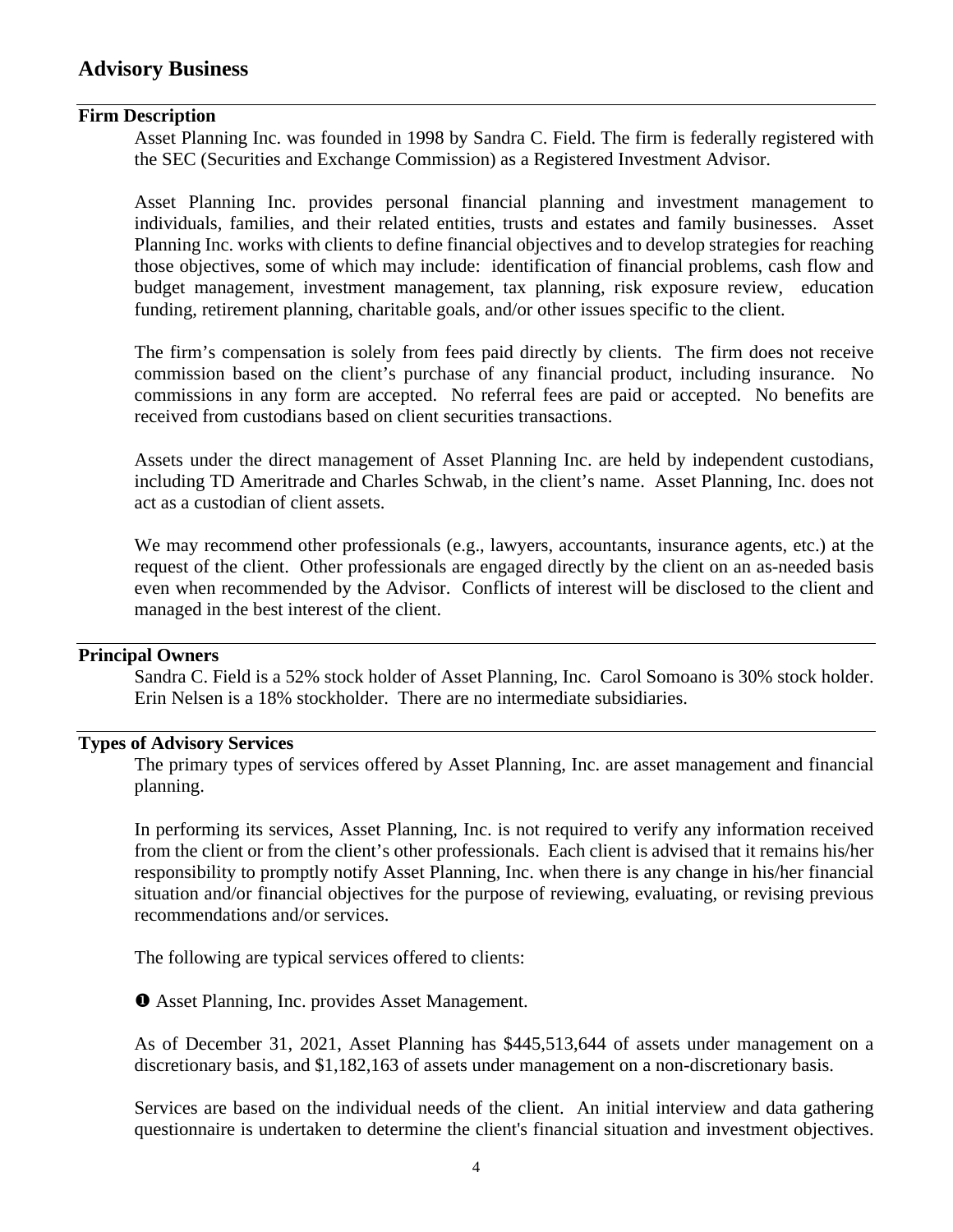The client is required to complete an Investment Policy and Objective Questionnaire to help determine their risk tolerance. It is the client's responsibility to notify Asset Planning, Inc. at any time there are changes. Clients may call in at any time during normal business hours to discuss directly with us about the client's account, financial situation, or investment needs. Clients will receive from the custodian firm timely confirmations and monthly statements containing a description of all transactions and all account activity. The client will retain rights of ownership of all securities and funds in the account to the same extent as if the client held the securities and funds outside the program. In addition to custodial statements, Asset Planning, Inc. sends quarterly reports to the client.

 Asset Planning, Inc. provides Financial Plans consistent with the individual client's financial and tax status and risk/reward objectives. Planning may be in-depth or segmented and focus on investments, insurance, taxes, and/or estate plans.

 On occasion we hold seminars. These seminars may include presentations on various financial planning strategies. A fee is not charged to those in attendance.

# <span id="page-4-0"></span>**Fees and Compensation**

## **Description**

Asset Planning, Inc. bases its fees as a percentage of assets under management, hourly charges, and fixed fees depending on the client service provided. Fees may be negotiable.

## **Financial Planning**

Fees for Financial Planning services are computed at an hourly rate. Various rates apply as determined by the person performing the service as follows: The hourly rate may range from \$250- \$400/hour. The rate will be determined by the associate serving the client, their experience level and the complexity of the engagement. Since the nature of the work involves variables or circumstances unknown at the start of the engagement, estimates may be given, but they are not guaranteed. A deposit equal to one hour may be required. A signed contract is not required by either party rather a verbal arrangement is used for most financial plan engagements.

## **Asset Management**

Fees for Asset Management are computed at an annualized percentage of assets under management. The maximum fee charged is 1%. Depending on the size of the account, fee breakpoints may be given on accounts over \$250,000.

These fees are for advisory services only and do not include any transaction fees, which may be charged separately by the custodial firm. See the section heading Brokerage Practices for more information.

## **Retainer Asset Management**

This program fee billing is no longer offered to new clients.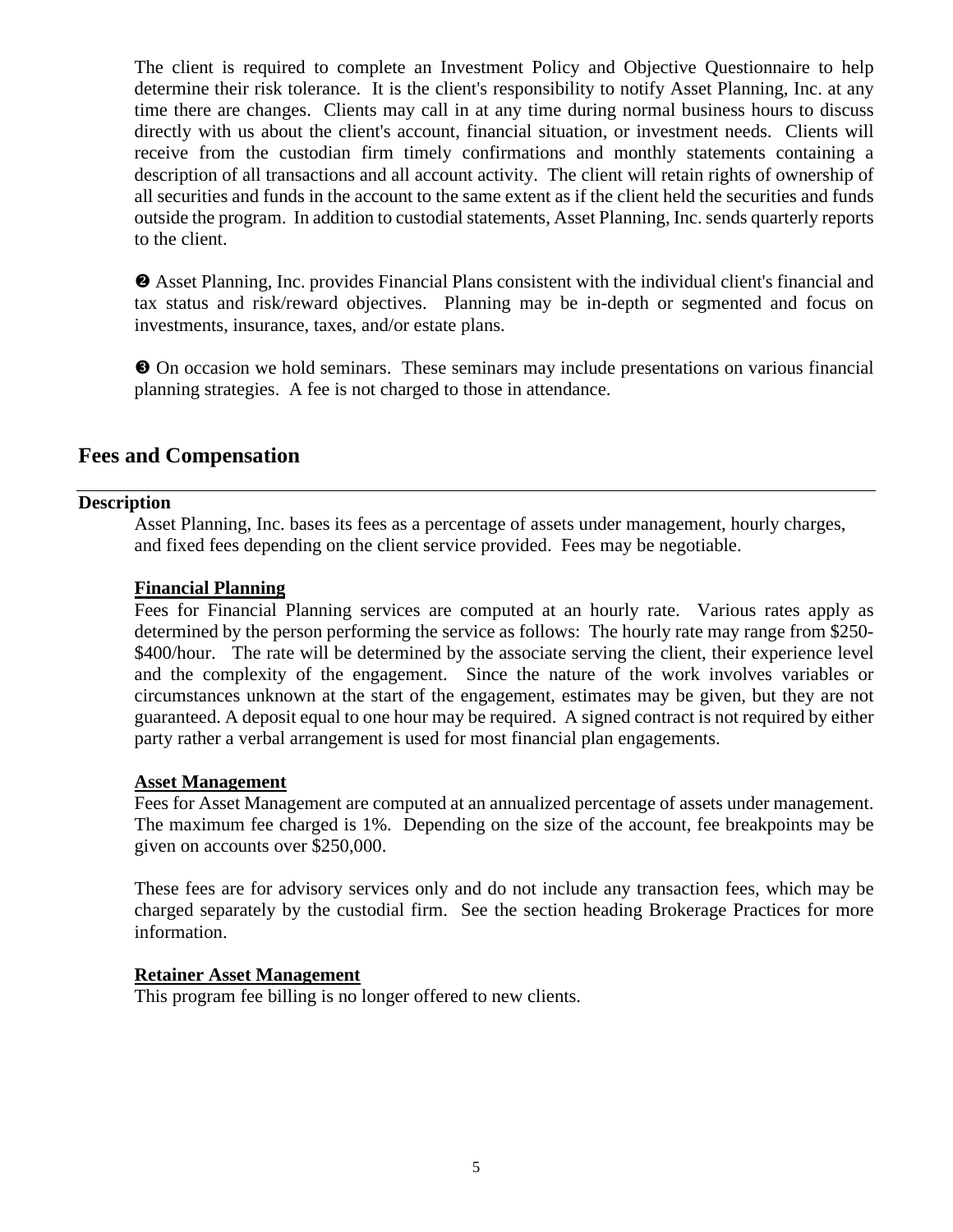#### **Fee Billing**

For Asset Management the fee will be payable quarterly in arrears. The first payment is assessed and due at the end of the first calendar quarter and will be assessed pro rata in the event the Agreement is executed at any time other than the first day of the current calendar quarter. Subsequent payments are due and will be assessed on the first day after the end of each calendar quarter based on the value of the account assets under supervision as of the close of business on the last business day of that quarter.

Payment of fees may be paid directly by the client, or the client may authorize the custodian holding client funds and securities to deduct Asset Planning, Inc. advisory fees directly from the client account in accordance with statements prepared and submitted to the custodian by Asset Planning, Inc. The custodian will provide periodic account statements to the client. Such statements will reflect all fee withdrawals by Asset Planning, Inc. It is the client's responsibility to verify the accuracy of the fee calculation. The custodian will not determine whether the fee is properly calculated.

#### **Termination of Agreement**

Asset Management services will continue until either party terminates the Agreement with written notice. If termination occurs prior to the end of a calendar quarter, the client will be invoiced for fees due on a pro-rata basis.

For Financial Plans, the client may terminate the engagement at any time and the client will owe a fee for any work done up to the date of termination. The Financial Plan engagement terminates upon delivery of the plan or services at which time all fees are due. At this time no refunds will be made.

The Advisory Agreement contains a pre-dispute arbitration clause. Client understands that the agreement to arbitrate does not constitute a waiver of the right to seek a judicial forum where such a waiver would be void under the federal securities laws. Arbitration is final and binding on the parties.

#### **Compensation for Sales of Investment Products**

The firm's compensation is solely from fees paid directly by clients. The firm does not receive commission based on the client's purchase of any financial product, including insurance. No commissions in any form are accepted.

#### <span id="page-5-0"></span>**Performance-Based Fees**

<span id="page-5-1"></span>.

Asset Planning, Inc. does not use a performance-based fee structure because of the potential conflict of interest. Performance based compensation may create an incentive for the advisor to recommend an investment that may carry a higher degree of risk to the client. However, the nature of assetbased fees allows Asset Planning, Inc. to participate in the growth of the client's wealth. This also means that our fees can decline if the client's portfolio declines in value.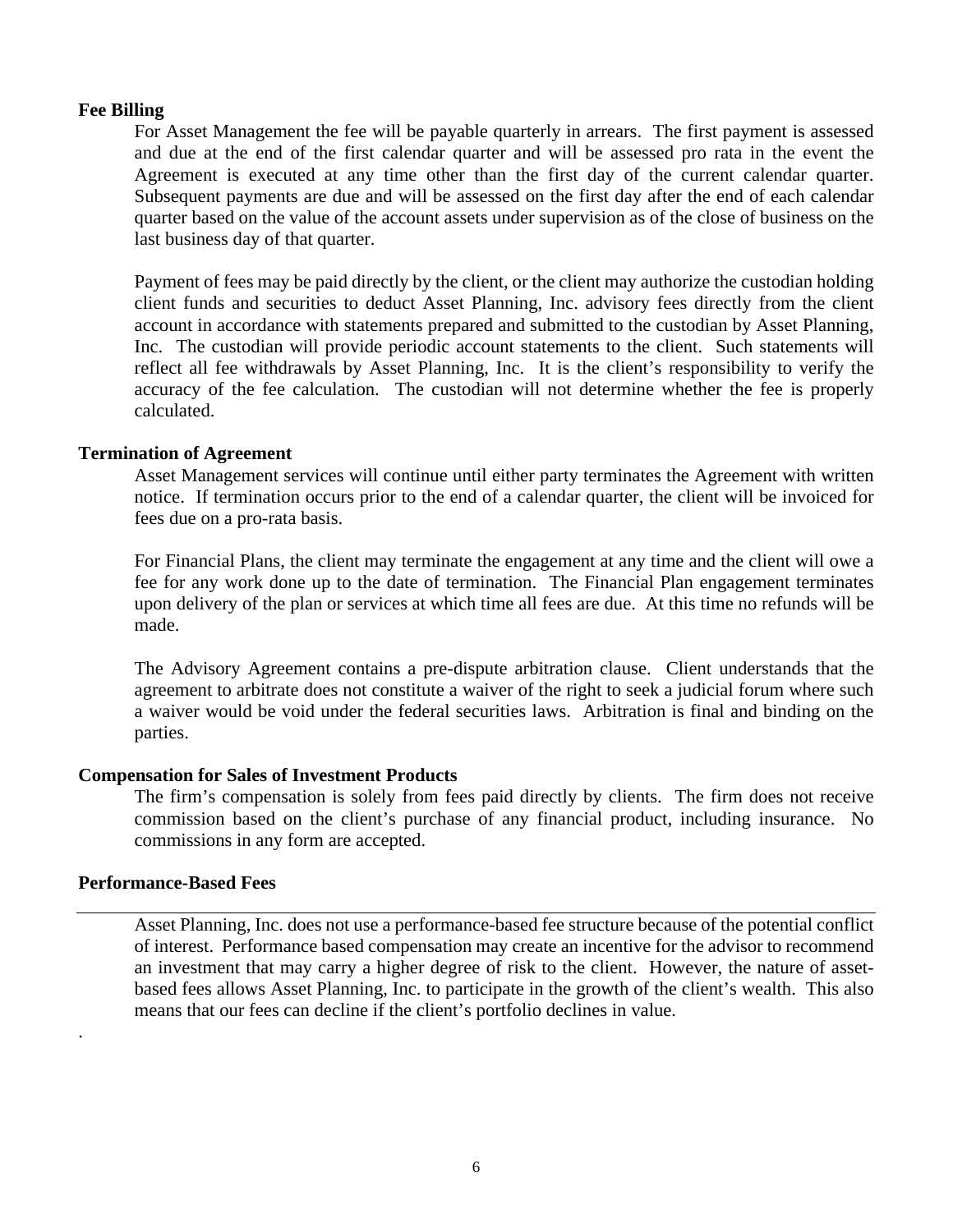# **Types of Clients**

Asset Planning, Inc. provides advisory services to individuals, families, trusts, estates, pension and profit sharing plans and other ERISA accounts, and business entities.

Generally, for asset management the minimum account size for Sandra C. Field is \$500,000, \$250,000 for Carol Somoano and Erin Nelsen. The minimum account size is waived for clients that have had a complete financial plan prepared by Asset Planning, Inc.

There is no minimum for clients retaining financial planning services.

## <span id="page-6-0"></span>**Methods of Analysis, Investment Strategies, and Risk of Loss**

#### **Methods of Analysis**

Security analysis methods at Asset Planning, Inc. include fundamental analysis. The main sources of information is mainly internet research including Morningstar reports, fund prospectuses, financial newspapers and magazines, research materials provided by others, filings with the Securities and Exchange Commissions, and annual reports. Employees of Asset Planning, Inc. also attend meetings with fund and portfolio managers, conference calls and industry conferences.

#### **Investment Strategies**

The primary investment strategy we use for clients is strategic asset allocation strategies for portfolio management. We may use passive-managed index and exchange-traded funds when appropriate for the client and actively-managed funds, dividend paying stocks and individual bonds and stocks where there are opportunities to make a difference by security selection. Portfolios are generally globally diversified to control the risk associated with traditional markets.

The investment strategy for a specific client is based upon the objectives, income needs, and tax situation stated by the client during consultations. The client may change these objectives at any time. The client's goals and objectives are recorded during meetings and via correspondence with the client. Each client portfolio is constructed solely for that client. We do not use model portfolios, and we do not utilize composites to illustrate results.

#### **Risk of Loss**

All investment programs have certain risks that are borne by the investor. Our investment approach keeps the risk of loss in mind. However, as with all investments, clients face investment risks including the following: loss of principal risk, interest-rate risk, market risk, inflation risk, currency risk, reinvestment risk, business risk, liquidity risk, and financial risk.

## <span id="page-6-1"></span>**Disciplinary Information**

## **Legal and Disciplinary**

Asset Planning, Inc. and its employees have not been involved in any legal or disciplinary events related to past or present activities.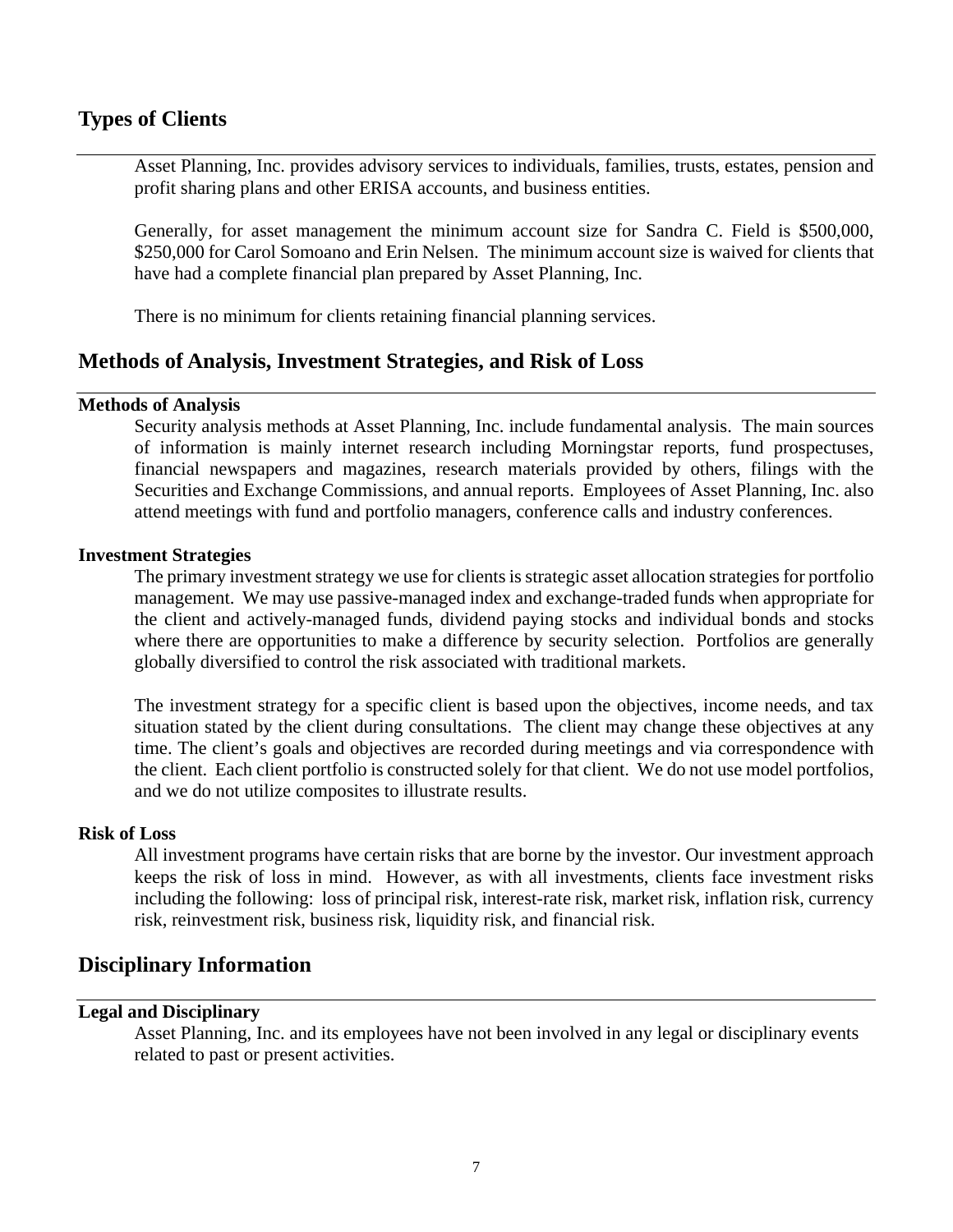# <span id="page-7-0"></span>**Other Financial Industry Activities and Affiliations**

#### **Activities**

Asset Planning, Inc. does not participate in any other business activities.

#### **Affiliations**

Asset Planning, Inc. does not have arrangements that are material to its advisory business or its clients with any related person. We may at times recommend unrelated, third party investment managers who have a greater expertise in certain disciplines when appropriate for the client; we do not receive any compensation for the recommendation or selection of these investment advisors.

# <span id="page-7-1"></span>**Code of Ethics, Participation or Interest in Client Transactions, and Personal Trading**

## **Code of Ethics**

Asset Planning, Inc. maintains a Code of Ethics. The Code of Ethics sets forth standards of conduct expected of advisory personnel; requires compliance with federal securities laws; and, addresses conflicts that arise from personal trading by advisory personnel. Clients may request a copy of the Code of Ethics.

#### **Personal Trading**

At times Asset Planning, Inc. and its employees may at times buy or sell securities that are also held by clients. Employees may not trade their own securities ahead of client trades and will generally be "last in" and "last out" for the trading day when trading occurs in close proximity to client trades. We will not violate our fiduciary responsibilities to our clients. Incidental trading not deemed to be a conflict (i.e. a purchase or sale which is minimal in relation to the total outstanding value, and as such would have negligible effect on the market price), would not be disclosed at the time of trading.

## <span id="page-7-2"></span>**Brokerage Practices**

#### **Selection of Brokerage Firms**

Asset Planning, Inc. does not have any affiliation with product sales firms. Specific custodian recommendations are made to clients based on their need for such services. Asset Planning, Inc. recommends custodians based on the proven integrity and financial responsibility of the firm, best execution of orders at reasonable trade fees and the quality of client service. Asset Planning, Inc. recommends discount brokerage firms and trust companies (qualified custodians), such as TD Ameritrade and Charles Schwab. The services offered by Charles Schwab and TD Ameritrade to independent advisors include custody of securities, trade execution, clearance and settlement of transactions.

Trading fees charged by the custodians are reviewed on an annual basis. Asset Planning, Inc. does not receive any portion of trading fees. Asset Planning, Inc. may benefit from electronic delivery of client information, electronic trading platform and other services provided by the custodians for the benefit of clients. Asset Planning, Inc. may also benefit from other services provided by custodians, such as research, continuing education, and practice management advice. These benefits are standard in a relationship with these custodians and are not in return for client recommendations or transactions.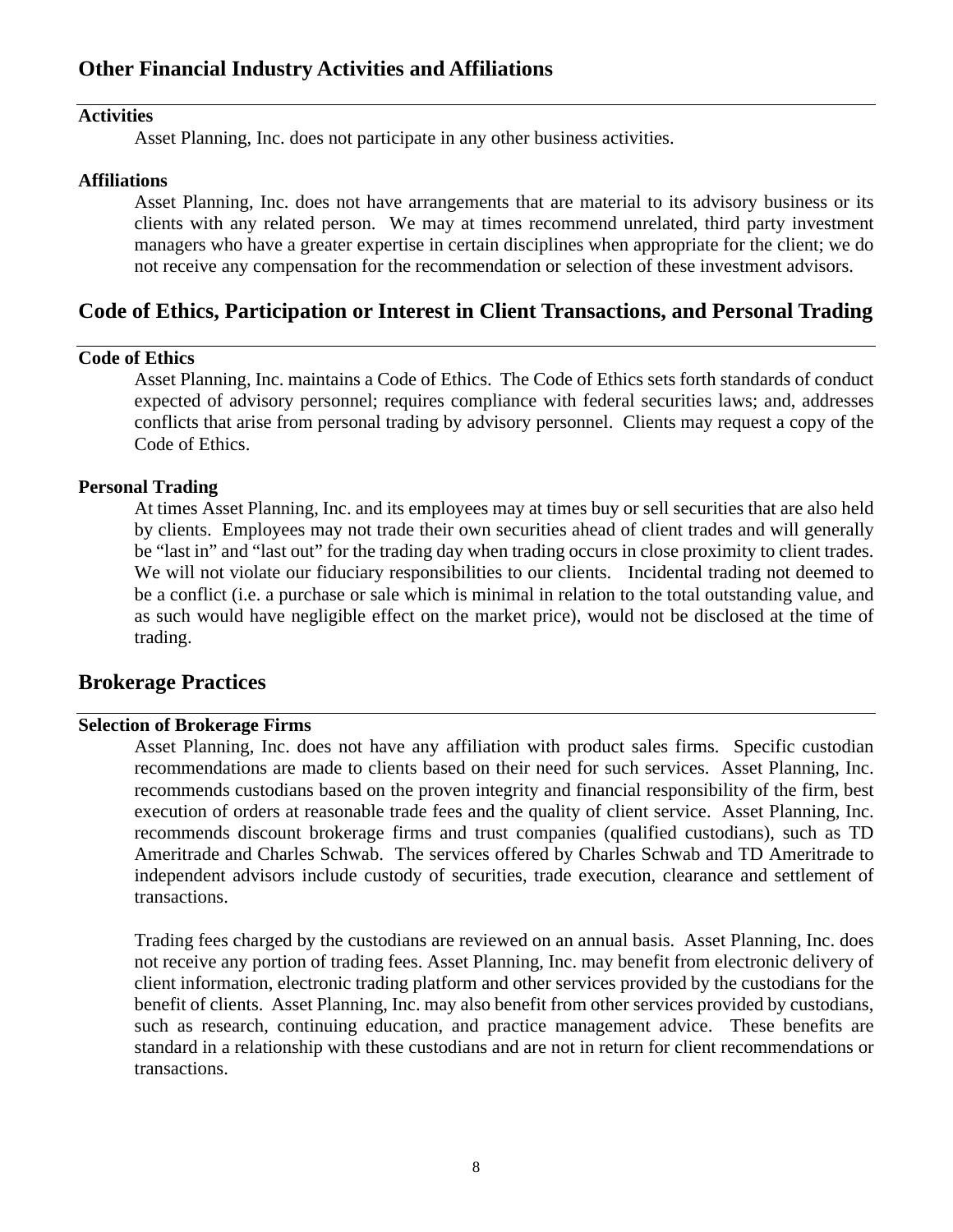## **Soft Dollars**

Asset Planning, Inc. does not receive soft dollar benefits from the custodians to whom we recommend clients. However, Asset Planning, Inc. does receive products and services from Charles Schwab & Co. and TD Ameritrade that may be used to service all or a substantial number of client accounts. Schwab and TD Ameritrade may waive or discount fees for these products or services at their discretion. Schwab and TD Ameritrade may also make available other services intended to help Asset Planning, Inc. manage and further develop their business enterprise, including consulting, publications, practice management conferences, information technology, and regulatory compliance.

As a fiduciary, we endeavor to act in our clients' best interests at all times. Our recommendation that clients maintain their assets at Schwab or TD Ameritrade is based solely on the nature of cost or quality of custody and brokerage services provided by the custodian.

#### **Directed Brokerage**

We do not direct brokerage for specific client transactions except individual municipal or corporate bonds, for which we select the broker-dealer with the best pricing on each individual trade.

Trades in mutual funds do not garner any client benefit. However, when more than one account is trading a particular stock or ETF on the same day, block trading may be used to get identical pricing on the trades.

# <span id="page-8-0"></span>**Review of Accounts**

## **Asset Management**

Asset Planning, Inc. monitors the individual investments under Asset Management each day the market is open. Portfolio performance is reviewed on a quarterly basis at a minimum. Asset Planning, Inc. offers clients an in-person portfolio review meeting whenever requested by the client.

Account reviews are performed more frequently when market conditions dictate, or when client's objectives change. A review may be triggered by client request, changes in market condition, new information about an investment, changes in tax laws, or other important changes.

Account reviews are performed by Sandra C. Field, Carol Somoano or Erin Nelsen. The number of households for which reviewer is responsible varies. The current total number of households is approximately 315.

#### **Financial Planning**

The financial plan is a snapshot in time and no ongoing reviews are conducted. We recommend clients engage us on an annual basis to review and update the financial plan.

## **Regular Reports**

Asset Management and Retainer clients receive standard account statements from the custodians. Asset Planning, Inc. also prepares a quarterly report package which includes our newsletter and quarterly reports prepared from our portfolio accounting software. These reports include an asset allocation graph and report, portfolio statement of holdings and a billing statement. Annual reports prepared include the annual portfolio performance summary and tax related reports.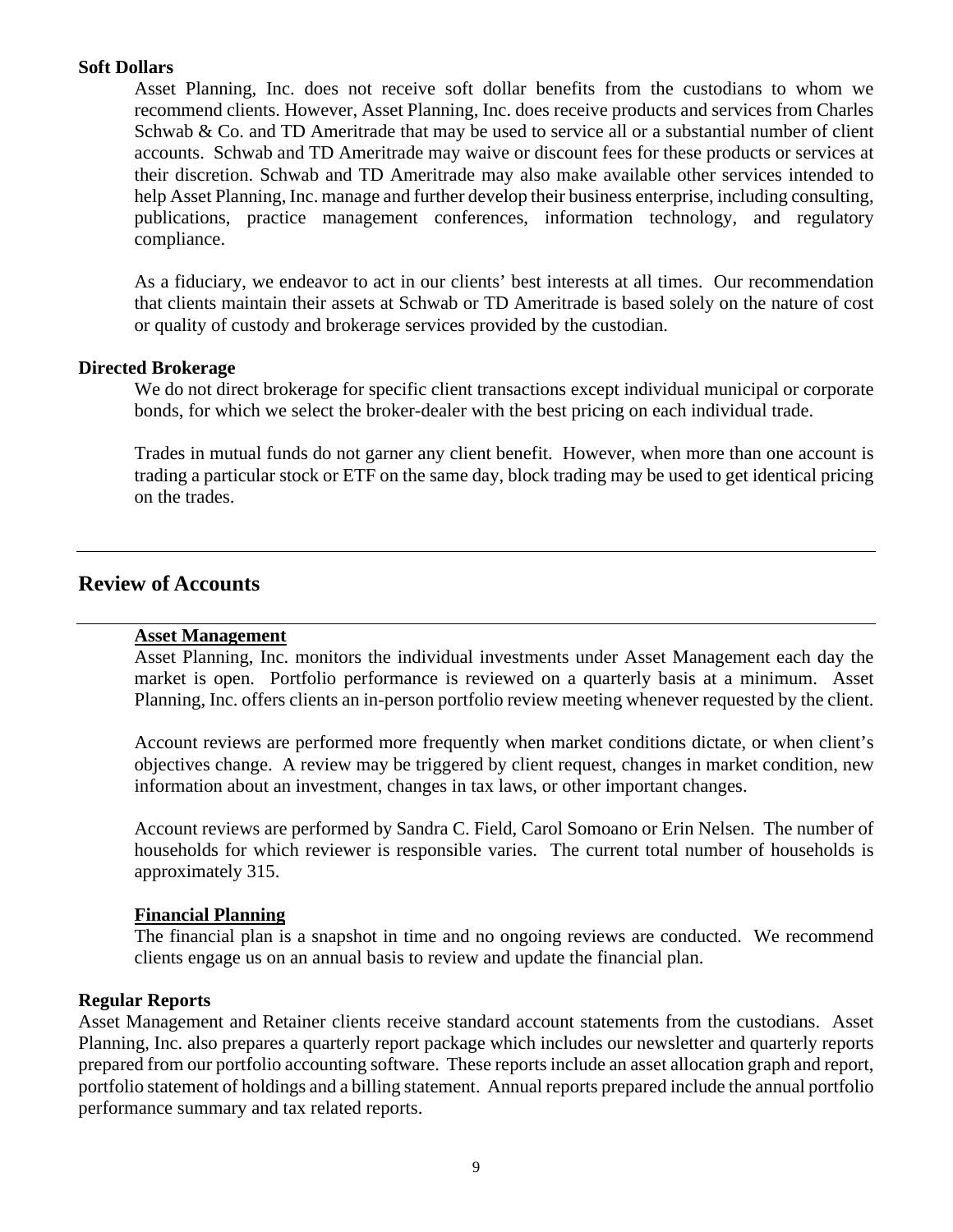# <span id="page-9-0"></span>**Client Referrals & Other Compensation**

### **Incoming Referrals**

Asset Planning, Inc. has been fortunate to receive many client referrals over the years. The referrals have come from current clients, estate planning attorneys, accountants, and other sources. The firm does not pay for referrals.

## **Referrals to Other Professionals**

Asset Planning, Inc. does not accept referral fees or any form of remuneration from other professionals when a client is referred to them.

# <span id="page-9-1"></span>**Custody**

Clients will receive account statements monthly from the custodian (TD Ameritrade or Charles Schwab). Clients are urged to compare custodial account statements against statements prepared by Asset Planning, Inc. for accuracy. Minor variations may occur because of reporting dates, accrual methods of interest and dividends, and other factors. The custodial statement is the official record of your account for tax purposes.

# <span id="page-9-2"></span>**Investment Discretion**

#### **Discretionary Authority for Trading**

Asset Management Clients: Asset Planning, Inc. accepts discretionary authority to manage securities accounts on behalf of clients. Asset Planning, Inc. has the authority without obtaining specific client consent, the securities to be bought or sold, and the amount of the securities to be bought or sold. Clients must sign a limited power of attorney before Asset Planning, Inc. is given discretion authority. The limited power of attorney is included in the qualified custodian's account application for our main custodians (TD Ameritrade and Charles Schwab).

Retainer Management clients: Asset Planning, Inc. does not have discretion over these client accounts. A limited power of attorney, limited to the power of executing trades on a nondiscretionary basis will be obtained from clients.

Asset Planning, Inc. does not have authority to take custody of client funds or securities, other than under the terms of the Fee Payment Authorization clause in the Agreement with the client.

# <span id="page-9-3"></span>**Voting Client Securities**

Asset Planning, Inc. does not vote proxies. It is the client's responsibility to vote proxies. Clients will receive proxy materials directly from the custodian. Questions about proxies may be made via the contact information on the cover page.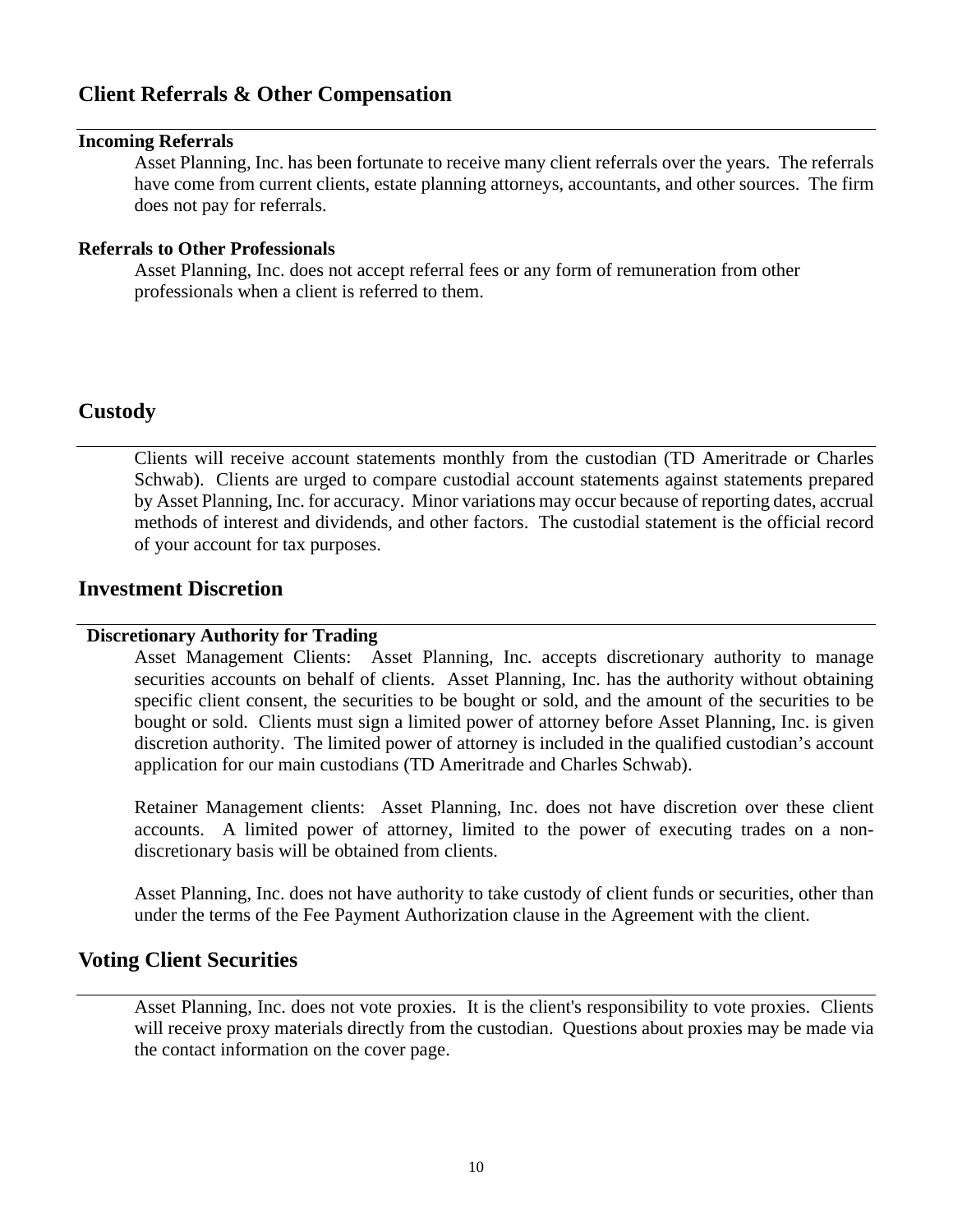# <span id="page-10-0"></span>**Financial Information**

# **Financial Condition**

Asset Planning, Inc. does not have any financial impairment that will preclude the firm from meeting contractual commitments to clients. A balance sheet is not required to be provided because Asset Planning, Inc. does not serve as a custodian for client funds or securities and does not require prepayment fees.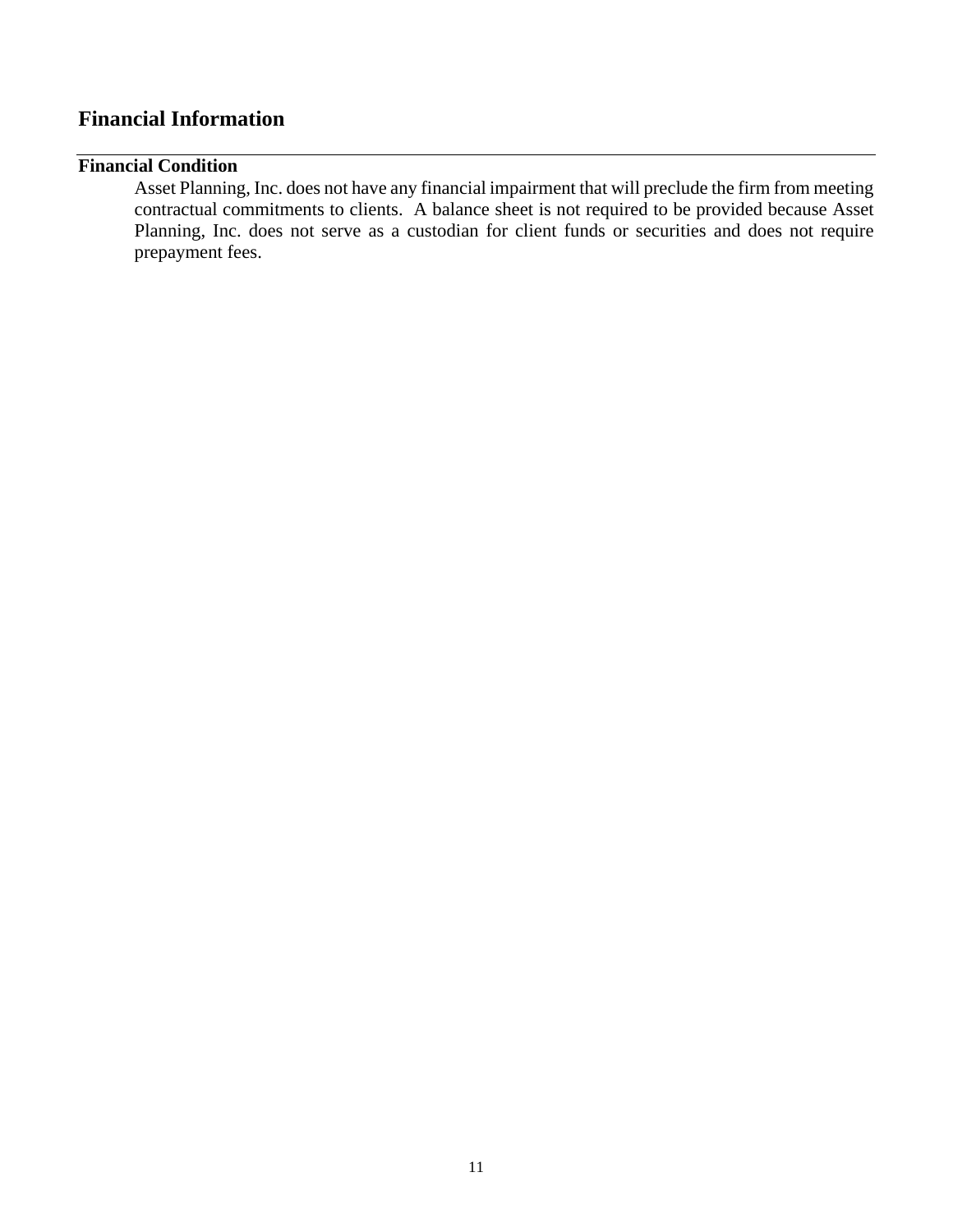<span id="page-11-0"></span>

# **Supervised Persons** Sandra C. Field, Carol Somoano and Erin Nelsen

| Name of Registered Investment Advisor | Asset Planning Inc.                               |
|---------------------------------------|---------------------------------------------------|
| Address                               | 10833 Valley View Street #470, Cypress, CA 90630  |
| <b>Phone Number</b>                   | 714-827-5794                                      |
| <b>Website Address</b>                | www.assetplanninginc.com                          |
| E-mail Address                        | $info@$ assetplanning inc.com                     |
| Date                                  | As of December 31, 2021; submitted March 11, 2022 |

This Brochure Supplement provides information about Sandra C. Field, Carol Somoano and Erin Nelsen that supplements the Asset Planning, Inc. brochure. You should have received a copy of that brochure. Please contact Carol Somoano, Chief Compliance Officer if you did not receive Asset Planning, Inc.'s brochure or if you have any questions about the contents of this supplement. Additional information about our firm is available on the SEC's website at: [www.adviserinfo.sec.gov](file://apidc/company/Compliance/www.adviserinfo.sec.gov) CRD number is 111535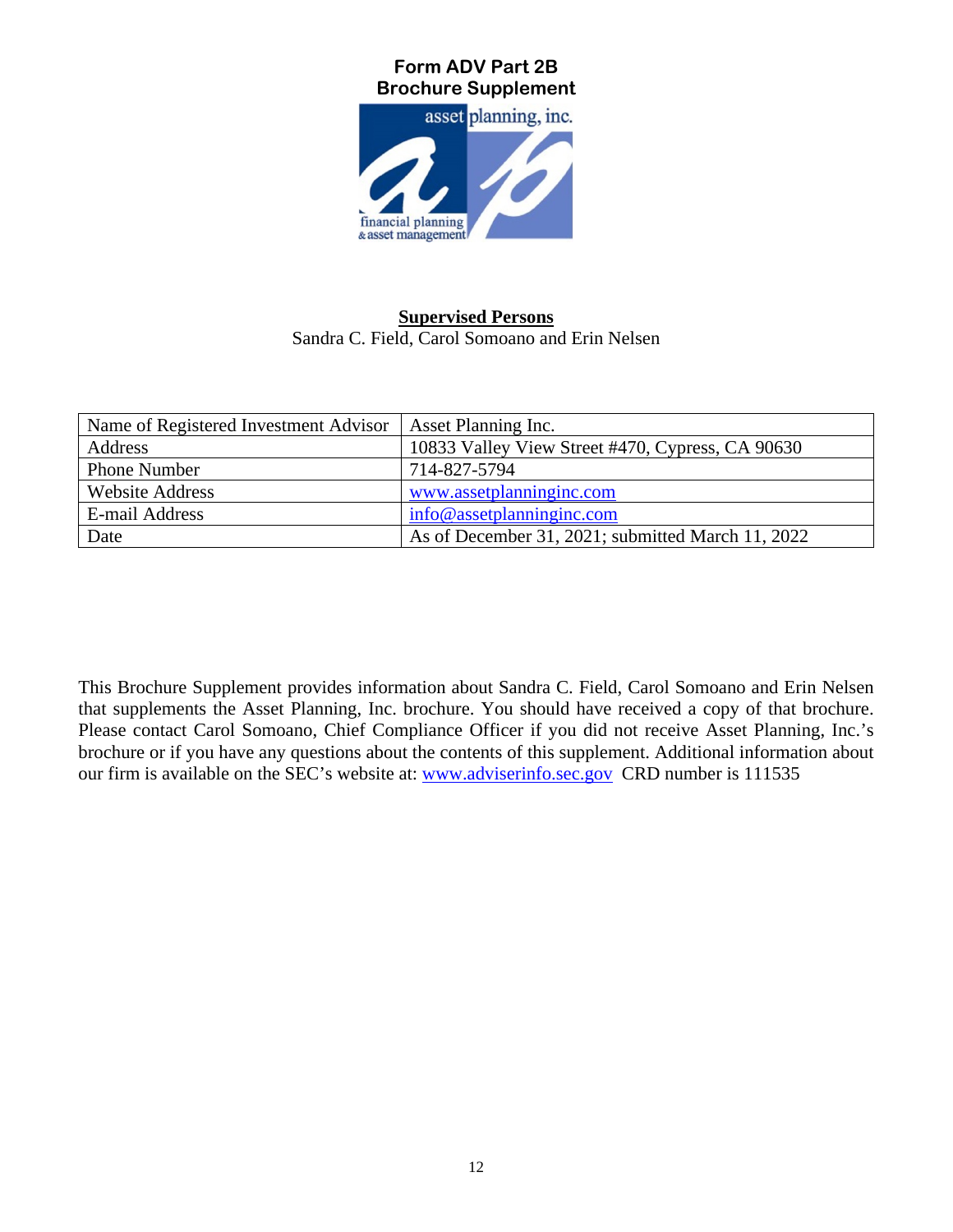### <span id="page-12-0"></span>**Education and Business Standards**

Asset Planning, Inc. requires that any employee whose function involves determining or giving investment advice to clients must be a graduate of a four year college and must:

- 1. Have at least three years' experience in accounting, investments or financial planning;
- 2. Hold the Series 65 Investment Advisor Representative or equivalent;
- 3. Hold or be pursuing one of the following designations: Certified Financial Planner™ (CFP®), Certified Financial Analyst (CFA) or Chartered Financial Consultant (ChFC®), Masters in Business Administration (MBA);
- 4. Subscribe to the Code of Ethics of the CFP® Board of Standards;
- 5. Be properly licensed for all activities in which they are engaged.

#### <span id="page-12-1"></span>**Professional Certifications**

Employees have earned certifications and credentials that are required to be explained in further detail.

#### **CERTIFIED FINANCIAL PLANNER™**

CERTIFIED FINANCIAL PLANNER,™ CFP® and federally registered CFP (with flame design) marks (collectively the "CFP® marks" are professional certification marks granted in the United States by Certified Financial Board of Standards, Inc. ("CFP Board"). The CFP® certification is a voluntary certification; no federal or state law or regulation requires financial planners to hold CFP® certification.

To attain the rights to use the CFP® marks, an individual must satisfactorily fulfill the following requirements:

- Education Complete an advanced college-level course of study addressing the financial subject areas that CFP Board's studies have determined as necessary for the competent and professional delivery of financial planning services, and attain a Bachelor's Degree (or higher) from an accredited college or university. CFP's Board's financial planning subject areas include insurance planning and risk management, employee benefits planning, investment planning, income tax planning, retirement planning, and estate planning;
- Examination Pass the comprehensive CFP® Certification Examination. The examination, administered in seven hours, includes case studies and client scenarios designed to test one's ability to correctly diagnose financial planning issues and apply one's knowledge of financial planning to real world circumstances;
- Experience Complete at least three years of full-time financial planning-related experience (or the equivalent, measured as 2,000/hours per year); and
- Ethics Agree to be bound by CFP Board's Standards of Professional Conduct, a set of documents outlining the ethical and practice standards for CFP® professionals.

Individuals who become certified must complete the following ongoing education and ethic requirements in order to maintain the right to continue to use the CFP® marks:

- Continuing Education Complete 30 hours of continuing education hours every two years, including two hours on the Code of Ethics and other parts of the Standards of Professional Conduct, to maintain competence and keep up with developments in the financial planning field; and
- Ethics Renew an agreement to be bound by the Standards of Professional Conduct. The Standards require that CFP® professionals provide financial planning services at a fiduciary standard of care. This means CFP® professionals must provide financial planning in the best interest of their clients.

CFP® professionals who fail to comply with the above standards and requirements may be subject to CFP Board's enforcement process, which could result in suspension or revocation of their CFP® certification.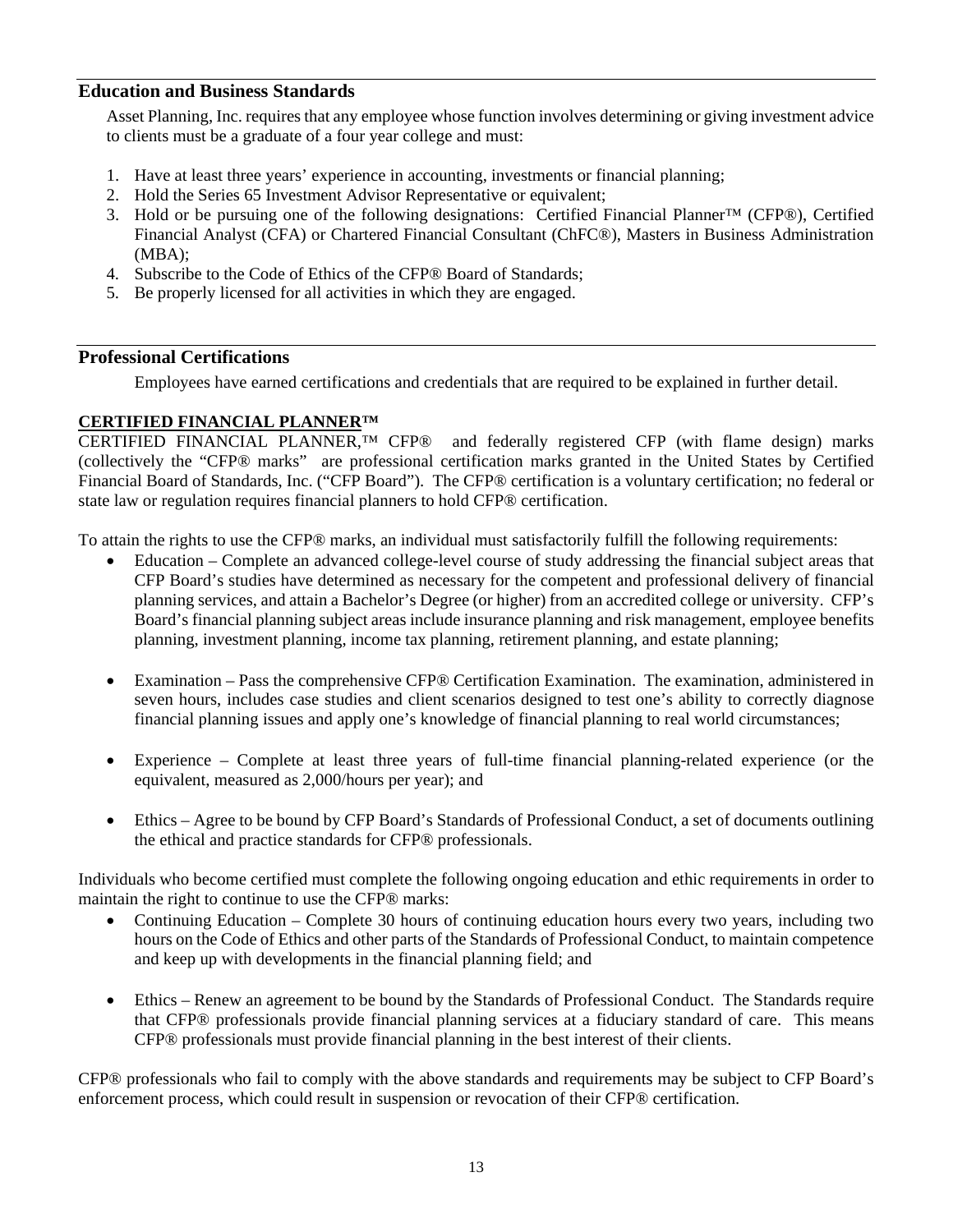# <span id="page-13-0"></span>**Sandra C. Field, MBA, CFP®, President**

Educational Background:

- Year of Birth: 1955
- California State University, Long Beach, Bachelors of Science, Finance & Investments, 1985
- College for Financial Planning, 1988, Financial Planning Program
- University of Southern California Masters, Business Administration, 1996

Business Experience:

• Sandra has been a Certified Financial Planner since receiving her designation in July, 1988. She founded Asset Planning, Inc. in 1998. She became a fee-only NAPFA financial planner and investment advisor in 2003. Prior to being fee-only, she was a registered principal (series 24) general securities registered representative (series 7) with a brokerage firm from 1985 to 2003. She is an active member of NAPFA (National Association of Personal Advisors).

Disciplinary Information: None

Other Professional Activities: None

Additional Compensation: None

Supervision:

Sandra C. Field's compliance related activities are supervised by Carol Somoano, Chief Compliance Officer. She reviews Sandra's investment advisory work through frequent office interactions. She also reviews Sandra's activities through our portfolio management system.

Carol Somoano's contact information:

(714) 827-5794 and/ or [carols@assetplanninginc.com](file://apidc/company/Compliance/carols@assetplanninginc.com)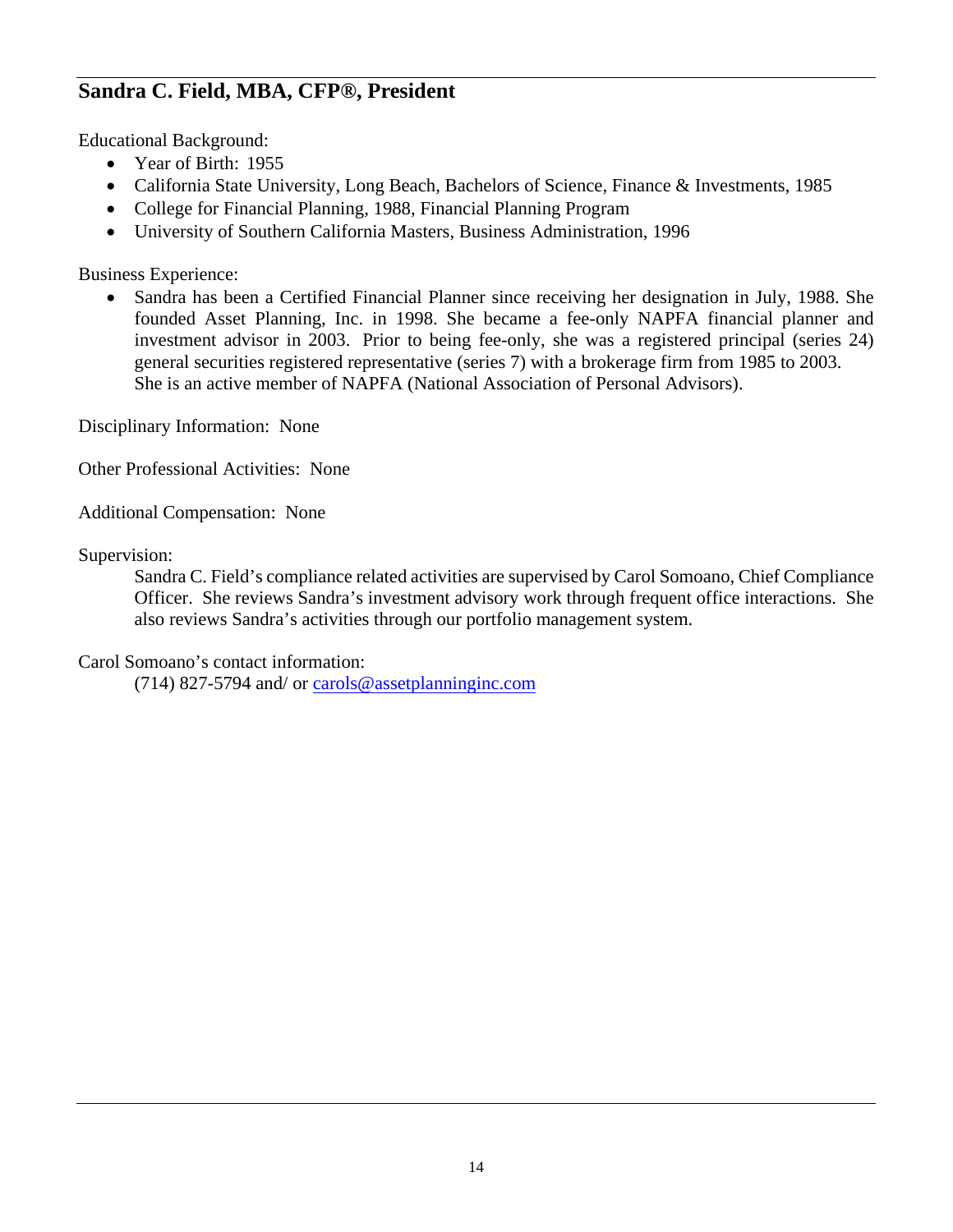# <span id="page-14-0"></span>**Carol Somoano, MBA, CFP®, Vice- President, Chief Compliance Officer and Senior Advisor**

Educational Background:

- Year of Birth: 1964
- California State Polytechnic University, Pomona, Bachelors of Science, Business Administration: Accounting, 1986
- California State University, Fullerton, Masters, Business Administration, 1995
- University of California, Irvine, Financial Planning Program, 2004

Business Experience:

• Carol has been a Certified Financial Planner since 2004. Carol was as a management accountant for 15 years before deciding to concentrate on fee-only financial planning and investment management. She completed the UCI Financial Planning program and passed the CFP exam in March of 2004. In 2005 she became a Registered Investment Advisor Representative. She is also licensed as a Realtor. Carol does not sell real estate but is licensed to be able to provide research and advice on real estate matters. She is an active member of the Orange County Financial Planning Association (FPA) and NAPFA (National Association of Personal Financial Advisors).

Disciplinary Information: None

Other Professional Activities: None

Additional Compensation: None

# Supervision:

Carol Somoano's compliance related activities are supervised by Sandra C. Field, President. She reviews Carol's investment advisory work through frequent office interactions. She also reviews Carol's activities through our portfolio management system.

Sandra C. Field's contact information:

(714) 827-5794 and/ or [Sandra@assetplanninginc.com](file://apidc/company/Compliance/Sandra@assetplanninginc.com)